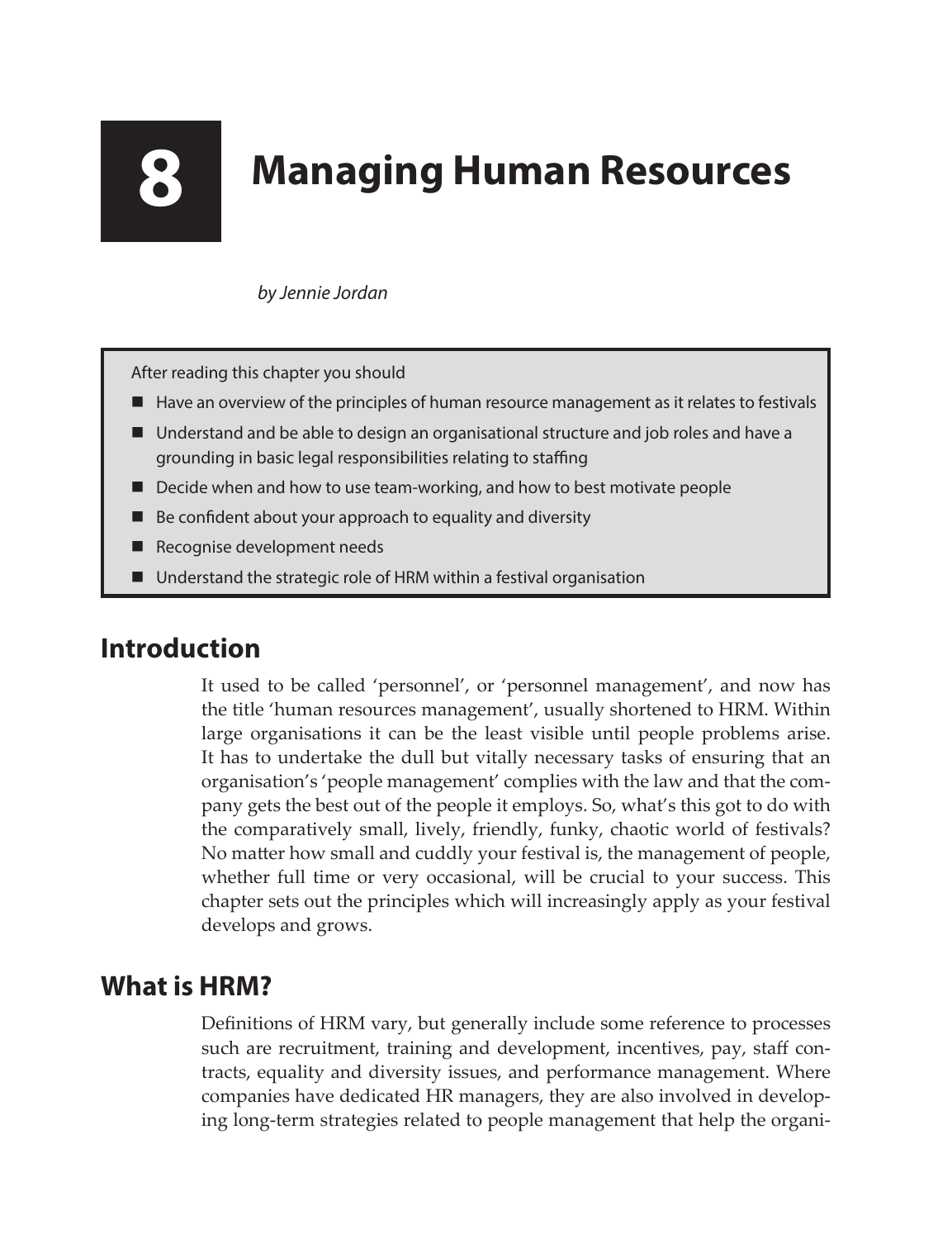sation get the most out of its staff and for staff to feel fulfilled and to achieve at work.

As small organisations, in many festivals these jobs land on the shoulders on managers who are neither HR experts, nor have the time to dedicate solely to such issues. Nonetheless, it is worth spending time trying to get policies and processes right, as when it goes wrong, people management is upsetting for everyone concerned, takes up a huge amount of time and, at worst, can end in costly and damaging tribunal cases.

HR principles and practices don't just apply to paid staff. Your festival will probably need stewards and volunteers to run the various activities and good HR practices apply to these people just as much.

#### **Human resource management in a festival context**

The phrase 'people are our most important asset' is one that is heard regularly in business. It is particularly true for festivals. It is the taste of the artistic director that shapes the festival's programme, and individual artists who ensure the work is high quality. The venue or site design and atmosphere are dependent on choices made by individuals working for the organisation. And on the day, customer services staff are crucial. They have to be knowledgeable and approachable, calm and capable to make festival-goers feel welcome and secure. So, the role of HR is to do more than simply recruit the right number of bodies to undertake tasks on the right days. Who you recruit, and how they are trained and motivated are crucial to a festival's success.

Festivals have some specific HR challenges related to the fact that they are projects requiring rapid scaling up and scaling down, a complex mix of professional skills and types of contracts, all working in an intense environment to unmovable deadlines. This may make it sound like an impossible task, but festivals are part of the original 'gig economy' so there are industry-wide systems and processes to fall back on. There are professional norms that operate across subsectors, meaning that there are certain shared expectations of what a staging company or PR firm will do as part of their field of expertise. Some of the workers at a festival may well be freelancers or employed by a different company subcontracted to provide a specific service so these norms and skills become established practices that can be relied upon. There are also industry bodies such as The British Arts Festivals Association (BAFA), the Association of Festival Organisers (AFO), European Festivals Association (EFA) etc. who provide guidance documents for their members, and unions such as Equity (for actors), the Musicians Union and BECTU (for media and entertainment) who can advise on best practice.

That having been said, one of the traditional roles of HR is to oversee policies related to how the organisation manages its own people, those it employs